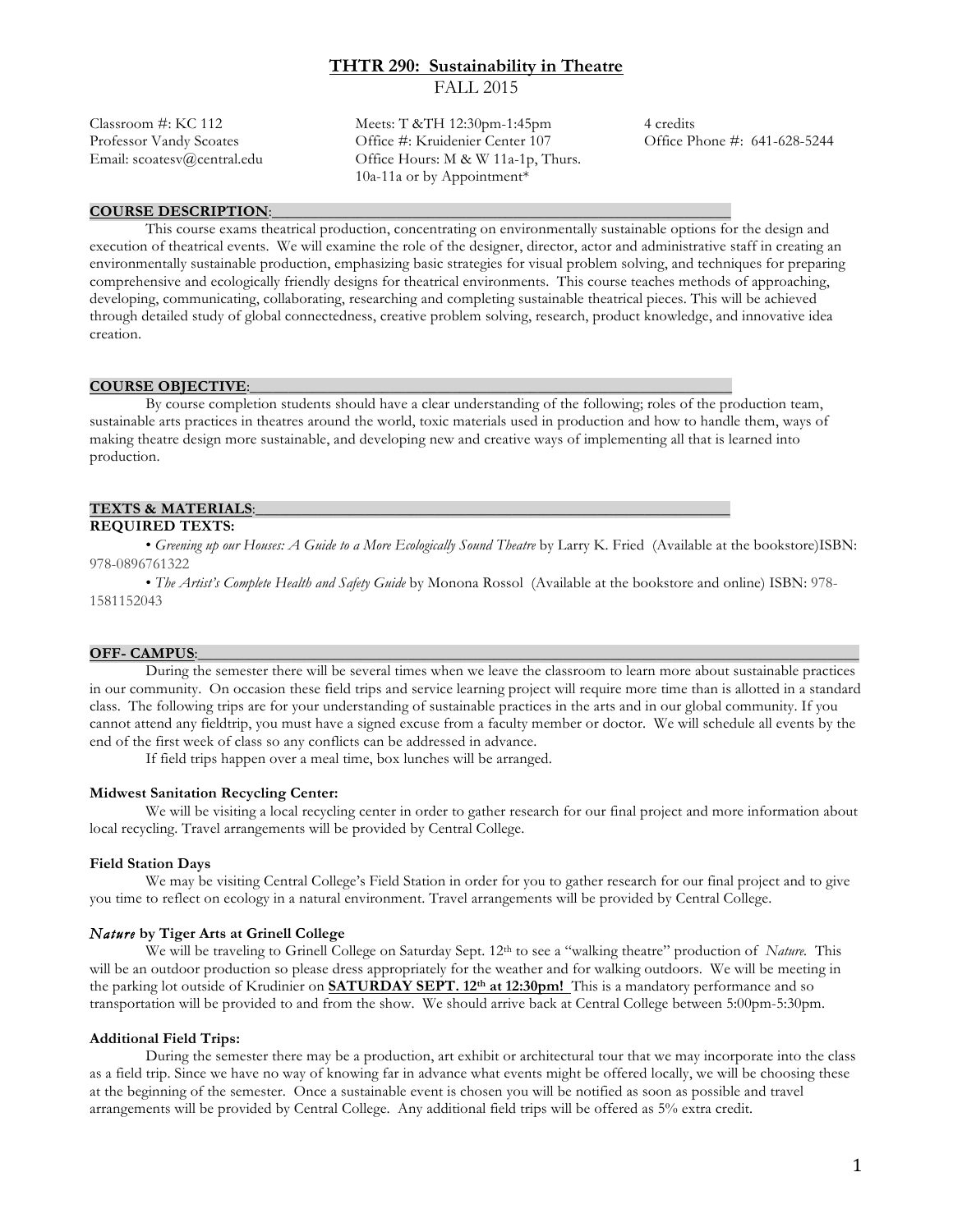#### PROJECTS AND ASSIGNMENTS:

Late projects and assignments will not be tolerated. Assignments are considered late if they are not received by 11am on the date due. Late projects are reduces by half  $(1/2)$  of there original point value with every class period they are late. After two class periods they will not be accepted. The final project and paper are due on the final exam day and will not be accepted late.

Please turn in all assignments in digitally via Blackboard or email (scoatesv@central.edu). I ask that you turn in ALL WRITTEN WORK digitally to save paper unless the assignment calls for hand written work. In addition, all digital written work must be **double-spaced** and in **Garamond font**.

Please back up your homework in at least 2 places and save regularly. "My computer crashed" will not be an excuse for any assignment being turned in late.

## **READINGS:**

You will have required reading from Fried's *Greening up our Houses* and Rossol's *The Artist's Complete Health and Safety Guide.* Suggested and required reading will be assigned from both books. These books will also be helpful for future classes if you decide to continue your study in environmentally sustainable arts. There will also be regular handouts posted on Blackboard that will be required reading.

#### **PRODUCTIONS:**

You are required to see **two** designed productions this semester and write a response. Please keep your ticket stub or program and turn it in with your written work as a record of your attendance.

You will also be required to attend the Theatre for Public Policy events during the semester. The Theatre for Public Policy (TPP) show and talk done on campus on Nov. 12-13<sup>th</sup> 2015. The TPP talk will be in Dowstra Auditorium Thurs, Nov 12th at 11am and the show will be that evening at 7:30pm. If you cannot attend any of the events do to class or activity conflicts you must let me know within the first two weeks of the semester. If you have a last minute emergency that prevents your attendance you must let me know ASAP in order to receive an excuse. Both these events will be considered part of your class participation grade and we will be discussing them in class.

One production may be offered as a classroom fieldtrip. If this is the case, you will be notified as soon as possible and travel arrangements will be provided by the school. If you cannot attend any fieldtrip, you must have a signed excuse from a faculty member or doctor. We will schedule all events by the end of the first week of class so any conflicts can be addressed in advance.

Your second production response can be done on TTP, a field trip performance or on the second show at Central.

## **TESTS AND QUIZES:**

There will be two Blackboard Tests during the semester. The first will be a short quiz on the recycling regulations and policies of Central College and the City of Pella. (Opens 9/22 at 9am, closes 9/24 at 11:59pm.)

The second test will cover toxic materials used in production and safety procedures that should be adhered to in relation to these materials. (opens 11/10 at 9am, closes 11/12 at 11:59pm.)

#### **UPCYCLE PROJECTS:**

You will have two (2) "Upcycle Projects" mid semester. Though these will not be officially "graded" it will count toward your as 5% of you class participation grade.

## **WRITTEN WORK:**

When completing written assignments please take advantage of the help you can receive at the Writing Center in the Geisler Library. This resource is not just for people who are "bad at writing". Everyone can improve their writing skills, as they will help you in any career you choose. Take advantage of this amazing resource and watch your grades improve. You can book an appointment on the website: https://departments.central.edu/tutoring-writing-center/

## **Blog:**

You will be required to post your Sustainable Theater Presentations and other useful information for the class on course blogs. You should also post any article, work cited of other information you find during you research for any projects this semester. This will give others in the class to access to information that may not work for your particular project but could benefit them. Though you will not be graded on the content of the blogs, if you do not post you will loose 5% of your class participation grade. You must post at least once to the blog before Dec. 1st.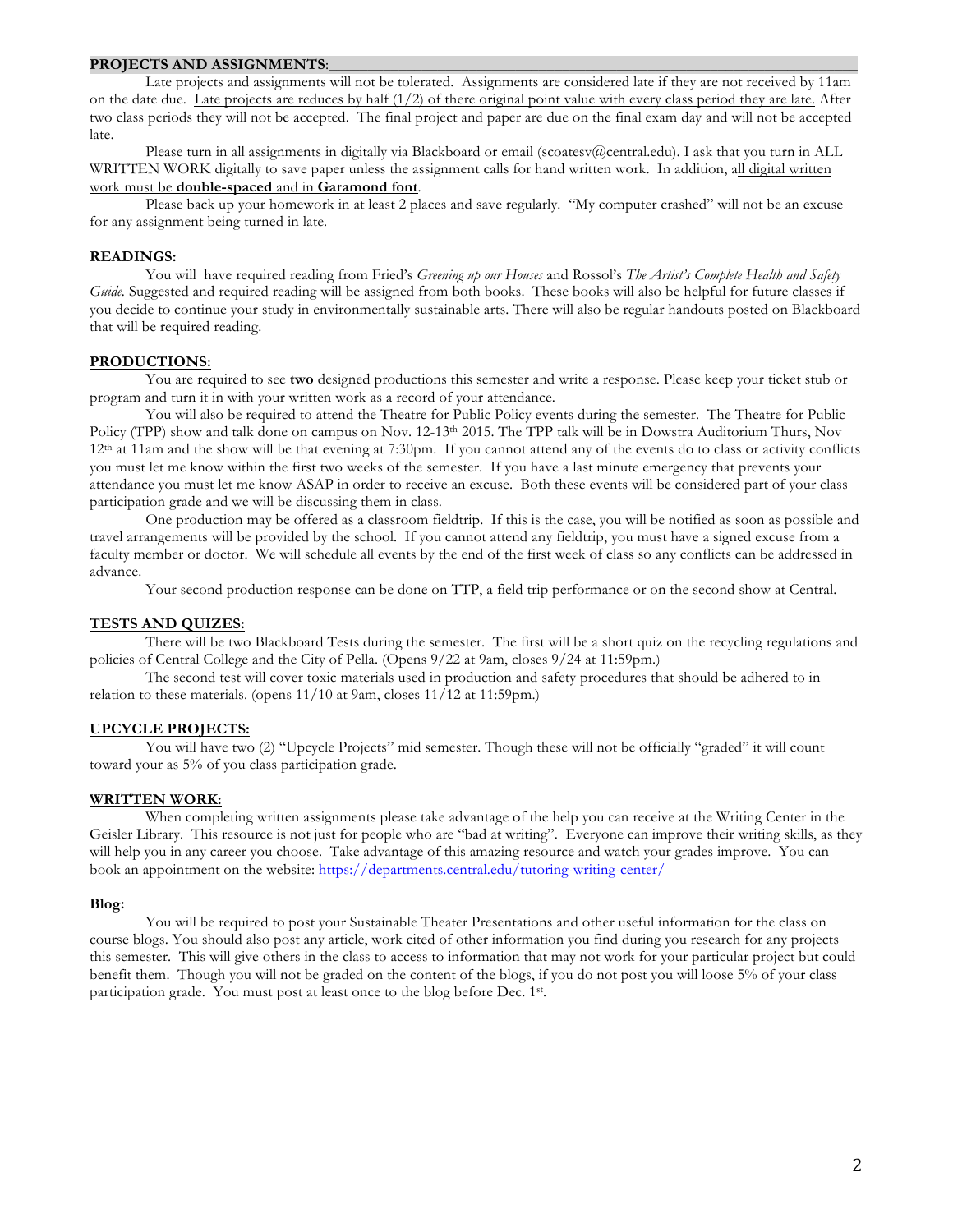#### **Journals:**

After we cover each section in class you will be given a journal question to respond to. Each journal will be one to two (1-2) pages in length double-spaced and must be posted as a Blackboard Journal Entry. There will be five (5) journals total and each will open on the Thursday before the due date at 2pm and will close at 11:59pm on the due date. LATE ENTRIES WILL NOT BE ACCEPTED.

In these journals I am expecting a clear and concise statement using proper grammar and correct spelling. I also expect these to be original statements that express your opinions, thought and creative ideas. You are not allowed to cite any other written work, and as in all your assignments **plagiarism will not be tolerated.** Though you are not citing any other work, your reading and information you learned in class should inform your journal entries.

#### **Production Responses-**

Review two (2) shows produced this semester. One show must be Central College's production of *School for Husbands* (Oct. 7-10 at 7:30pm, Kruidiner Theatre). Any other performance seen as part of the class or Central College's second production *Lion in Winter* (Nov. 18-22 at 7:30pm, Kruidiner Theatre) may be used for you second Production Response. Response 2 is due at the end of the semester, but can be turned in at any time throughout the class. I would suggest writing your response (or at least take notes) shortly after seeing the show while it is still fresh in your mind. I am looking for a clear and concise 2-4 page paper, double spaced in 12pt. Garamond font.

## **Problem Paper-**

You will be working on a paper throughout the semester turning in different components as the semester progresses. Your first task will be to pick one sustainable problem that you found in the college's first production *School for Husbands.* You may pick from the general problems below and then get into the specific of that problem. Next, you will brainstorm three questions to answer in your paper. We will be talking about some questions in class and you may use those or, come up with your own. We'll then work through a process for collecting and evaluating sources, organizing your information, drafting, and revising.

You will be expected to identify, explain and research the problems and their affect locally and globally. You will need to address all aspects of sustainability (environmental, social and economic) in your paper. The components for you paper will be due on the following days

- Draft of focus and approval: Oct. 20th
- Guiding questions: Oct. 29th
- Source List: Nov. 11th
- Draft: Nov 24th (You may turn in drafts anytime after Nov. 1st and as many times as you would like)
- Final: Wed. Dec 16th at 1pm

## **PROJECTS:**

#### **Sustainable Theatre Research-**

Many theaters and theatre companies around the world have started adapting sustainable means of production. You will present a report on one of these theaters to the class. Each student will choose from a list of theaters and email me their 1st, 2nd, and 3rd choice of theater in which to research by 7pm, Wed. Sept. 2nd. Theater choice will be given on a first come, first serve basis and I will do my best to give everyone their first choice.

Students will be required to write a brief 1-2 page outline detailing that theater's sustainable practices. The outline will be presented in class along with a brief statement of your opinion about the theater's practices and what was the most "valuable" thing you took away from the research. This presentation will be between 8-12 minutes and the outline will be turned in at the time of your presentation. Photos or other visual aids are required to supplement your outline. You must also include an informal work cited page as part of your presentation. Your presentation will be posted on Blackboard so that the entire class may benefit from the information.

#### **Final Project-**

Using locally sourced materials, you will, as a class or in groups, re-design a production using sustainable methods and materials. You will use the first show of the season (*School for Husbands)* to re-design using only sustainable materials and production techniques. By using a production already designed, the hope is that the creative and technical pressures are eased in order to focus only on how and what the production consists of but, you may re-design the production altogether, or use the original design to re-design the production methods and materials. The class will re-structure and re-design all elements of the production process (marketing/public impressions, and management and facilities) whether as individuals handling each element or as a group working together. The end result will be a full (though unrealized) production including sources, strategies, examples, models, research and carbon/toxin impact assessment. The "production" will be presented in a digital format and will be posted on a website. You May re-design the production altogether, or use the original design to re-design the production methods and materials.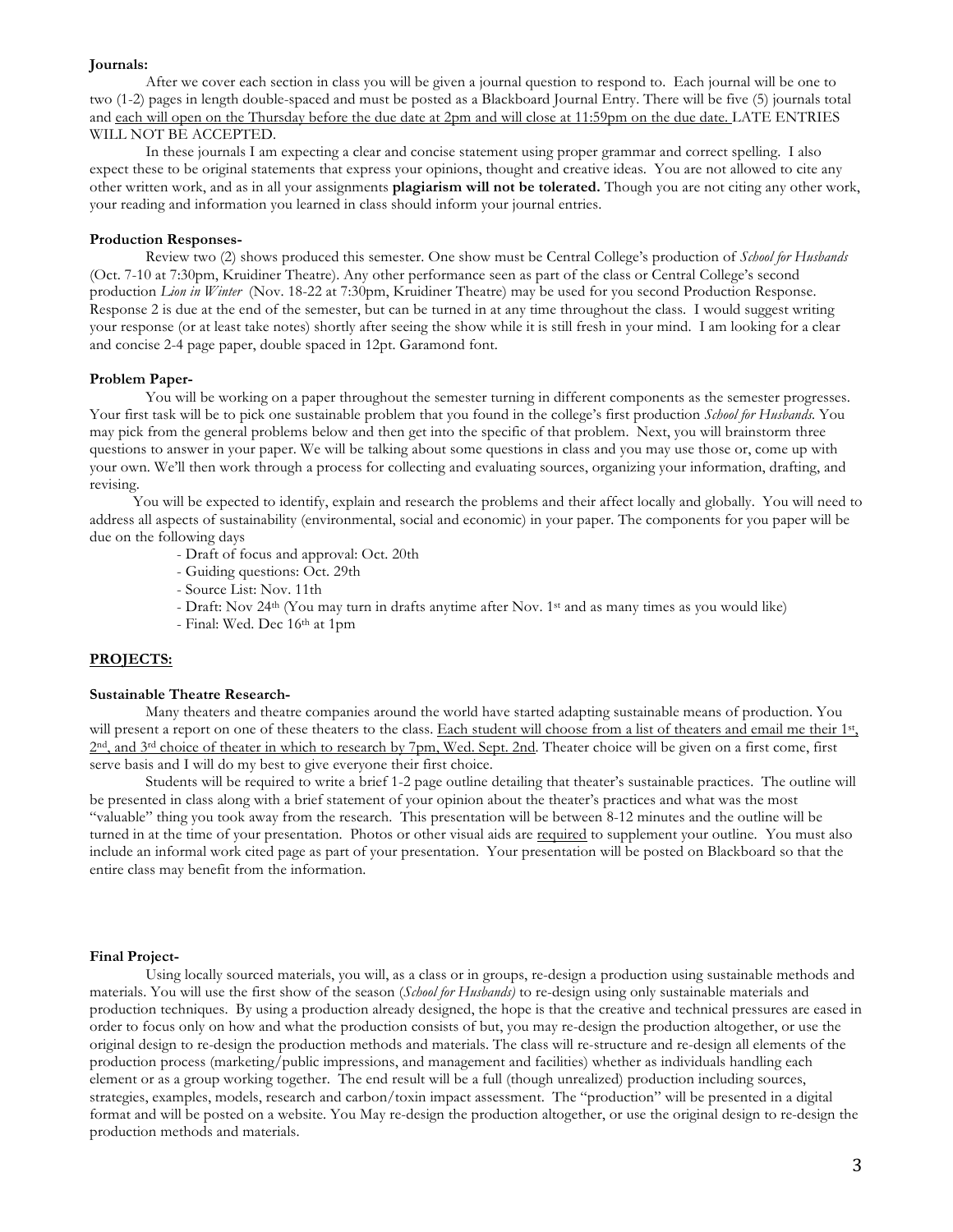Research will include:

- Sustainable materials (or methods)

- Places to obtain said materials

- The environmental impact of using sustainable materials (vs. the previous method). This should include the

CO2 emission calculation and comparison.

- The economic impact of using sustainable materials (vs. the previous method). This should include percentage change.

- Social impact of using sustainable materials (vs. the previous method)
- Brief description on how materials should be used or handled
- Ideas for new methods for pre-production, production and post-production.
- Informal work cited page for each component.
- Photo or other visual aids are required to supplement the presentation.

The class may work on all six (6) components (set, lights, costumes/make-up, marketing/public

impressions, management and facilities) of the production or you may decide on 1 component for each individual to work on. The final group presentation must range between 50-60 min with each component presenting for 7-10 min. You may organize the presentation in anyway your group chooses. It must include all (6) components (set, lights, costumes/make-up, marketing/public impressions, management and facilities) and an informal work cited page. Photo or other visual aids are required to supplement the presentation.

For the final project discussion each member of the class will be expected to give a brief (one to two minute) description of their "favorite" contribution to the project, be it their own or someone else's.

The research and calculations done for these projects will be used to help the school and the department discover new ways of creating theatre in a sustainable way. In other words, with the information you will provide doing this assignment, you can change the way we practice theatre here at Central!

## **Extra Credit:**

Seeing a production outside of the school and writing a **production response** will count for 5% extra credit. You will have a limit of two (2) extra credit responses. Other extra credit may be offered throughout the semester.

You may also get 1-5% extra credit for **going to the writing center** with your Problem Paper above and beyond the required meeting.

## **ATTENDANCE AND CLASS PARTICIPATION:**

## **ATTENDANCE**

Attendance is very important in this class. The college expects the student to regularly attend classes. There is a great deal of information to cover in the short time amount of time. If you are not in class for discussions and lectures you will fall behind.

You are allowed **two (2)** unexcused absences for the semester. An excused absence will only be accepted with a signed note from a doctor, the Chair of the Theatre Department, or your major's department head. After two (2) unexcused absences your grade will go down **one** (1) letter grade with each subsequent unexcused absence.

Excused absences are granted for illness or family emergencies, and the student life office (x5293) should be contacted when these absences occur. An excused absence means that the faculty member will permit the work to be made up at a later date.

All other absences must be coordinated directly with a faculty member. An unexcused absence means that no makeup work will be accepted. Students are expected to notify faculty in advance of the absence if possible.

When a student has missed all classes for **ten** consecutive class days, or who after the end of week seven is failing all classes and not regularly attending classes or completing labs or assignments, the college will begin the process to administratively withdraw the student from the college.

# **TARDINESS:**

Tardiness will not be tolerated. I promise to be on time for our classes and I expect you to do the same. I will consider you tardy if you come into class after the classroom clock has struck 12:31pm.

Every **two (2) tardies** will be considered an unexcused absence. After the (3) unexcused absences due to tardies, your grade will go down **one (1)** letter grade with each subsequent unexcused absence. If you have an unexcused excessive tardy (over fifteen minutes late) to any class you will be considered absent.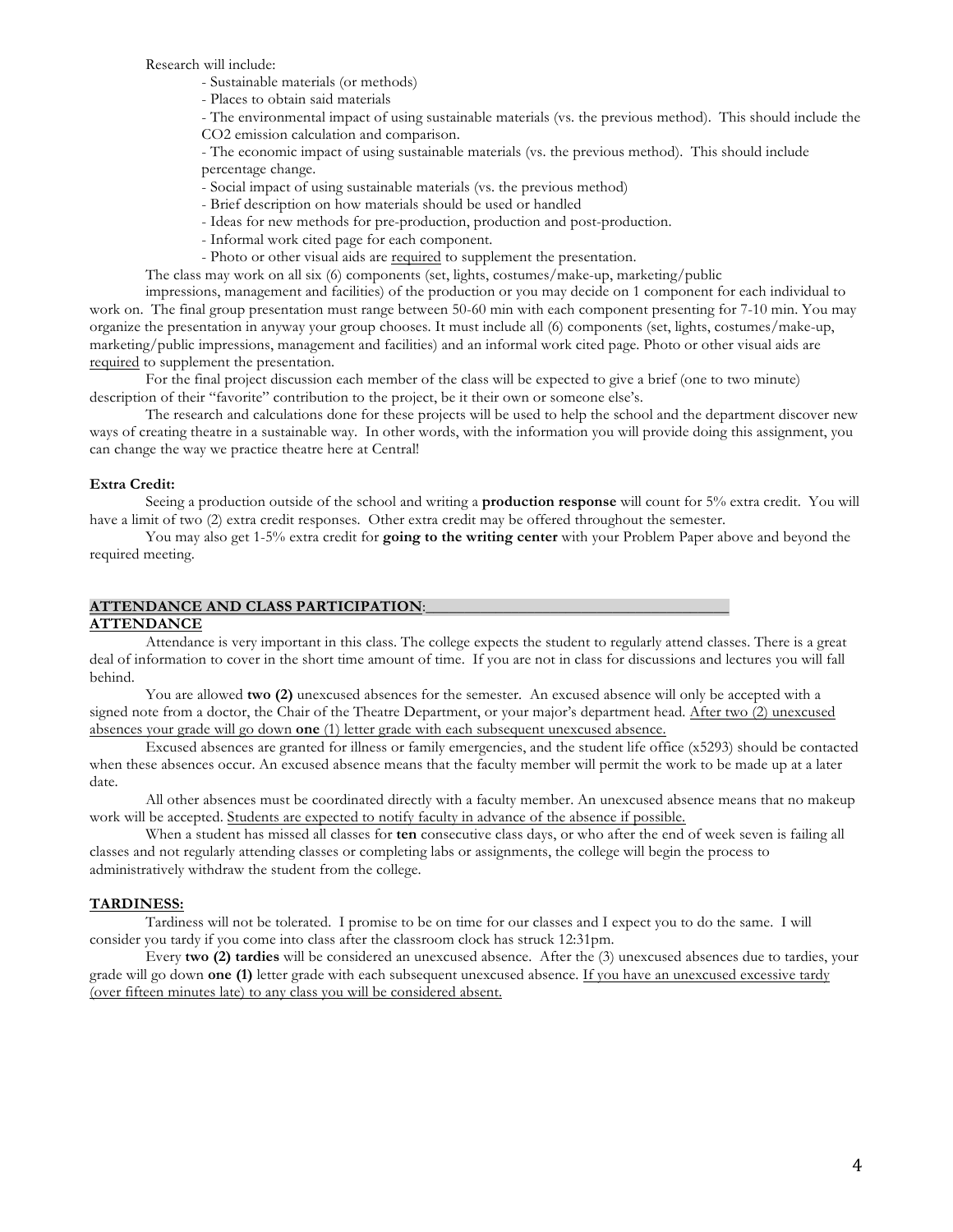# **CLASS PARTICIPATION:**

This class is based on discussions and learning from your classmates. You must actively participate in discussions and answer questions in order to succeed. In addition, collaborative practice will be necessary to for in class projects and discussions thus projects done in class will factor into you participation grade

- I consider good class participation to be:
	- Active listening
	- Asking and answering questions
	- Participating in class discussions
	- Making helpful comments on your classmates' and your own work
	- Keeping up with assignments and readings in order to be informed for discussions

| <b>GRADING:</b>              |                    |  |
|------------------------------|--------------------|--|
| <b>Grading Breakdown:</b>    |                    |  |
| Class Participation          | 15% of Final Grade |  |
| Recycling Quiz               | 3% of Final Grade  |  |
| Two (2) Production Responses | 10% of Final Grade |  |
| Sustainable Theatre report   | 10% of Final Grade |  |
| Toxic Materials Test         | 10% of Final Grade |  |
| $Six (6)$ Journals           | 12% of Final Grade |  |
| Problem Paper                | 15% of Final Grade |  |
| Final Project                | 25% of Final Grade |  |
|                              |                    |  |

#### **GRADE PERCENTAGE BREAKDOWN:**

| $92\% - 100\% - - A$   | $90\% - 91\% - - - A$   | $88\% - 89\% - - - +$  | -82%-87%----B         |
|------------------------|-------------------------|------------------------|-----------------------|
| $80\% - 81\% - - -$ B  | $78\% - 79\% - - - C +$ | $72\% - 77\% - - - C$  | $70\% - 71\% - - - C$ |
| $68\% - 69\% - - -D +$ | $62\% - 67\% - - -$ D   | $60\% - 61\% - - -$ D- | $59\%$ ------------ F |

#### **ACCOMMODATIONS FOR STUDENTS WITH DISABILITIES**:\_\_\_\_\_\_\_\_\_\_\_\_\_\_\_\_\_\_\_\_\_\_\_\_

Central College abides by interpretations of the Americans with Disabilities Act and Section 504 of the Rehabilitation Act of 1973 that stipulates no student shall be denied the benefits of an education "solely by reason of a handicap." Disabilities covered by law include, but are not limited to, learning disabilities, hearing, sight, or mobility impairments, and other health related impairments. If you have a documented disability that may have some impact on your work in this class for which you may require accommodations, please see me and Nancy Kroese, Director of Student Support Services and Disabilities Services Coordinator (x5247), during the first two weeks of the semester so that such accommodations may be arranged.

## PLAGIARISM AND OTHER ACADEMIC DISHONESTY:

Plagiarism, cheating, and unauthorized collaboration in any form are violations of academic integrity and may result in course penalties ranging from a lowered grade on the assignment to a failed grade for the course. In the case of serious or repeated instances, students may also be suspended or dismissed from the college. A copy of Central's Academic Integrity policy can be found in the Student Handbook, the Central Catalog, and on the web (Resources tab). It is your responsibility to read and understand the contents of that policy before you submit work to be graded. Questions regarding the policies and enforcement of the policies may be addressed to the instructor during class or during office hours.

#### **NOTIFICATION OF PARTICIPATION IN COLLEGE-SANCTIONED EVENTS**:\_\_\_\_\_\_\_\_\_\_

Mock Trial participants, choir tour participants, athletes, and others who must miss a class to take part in a collegesanctioned event are expected to notify instructors well in advance and to complete assignments or exams in advance of the absence.

## **THEATRE DEPARTMENT POLICY CONCERNING TECHNICAL DEVICES IN CLASS AND EXAM ETIQUETTE:\_\_\_\_\_**

Cell Phones, Tablets, and Things that go "Ping": During the time that this class is meeting, please make sure that these devices are in vibrate only or non-audible mode (no buzzing), and do not use them during class time. The first time you are caught texting or e-mailing during class you will be given a warning; the second time you will be dismissed from the class for a day and will be marked as an unexcused absence. If you have to answer the phone because of a family emergency, please let me know at the beginning of class and I will accommodate appropriately.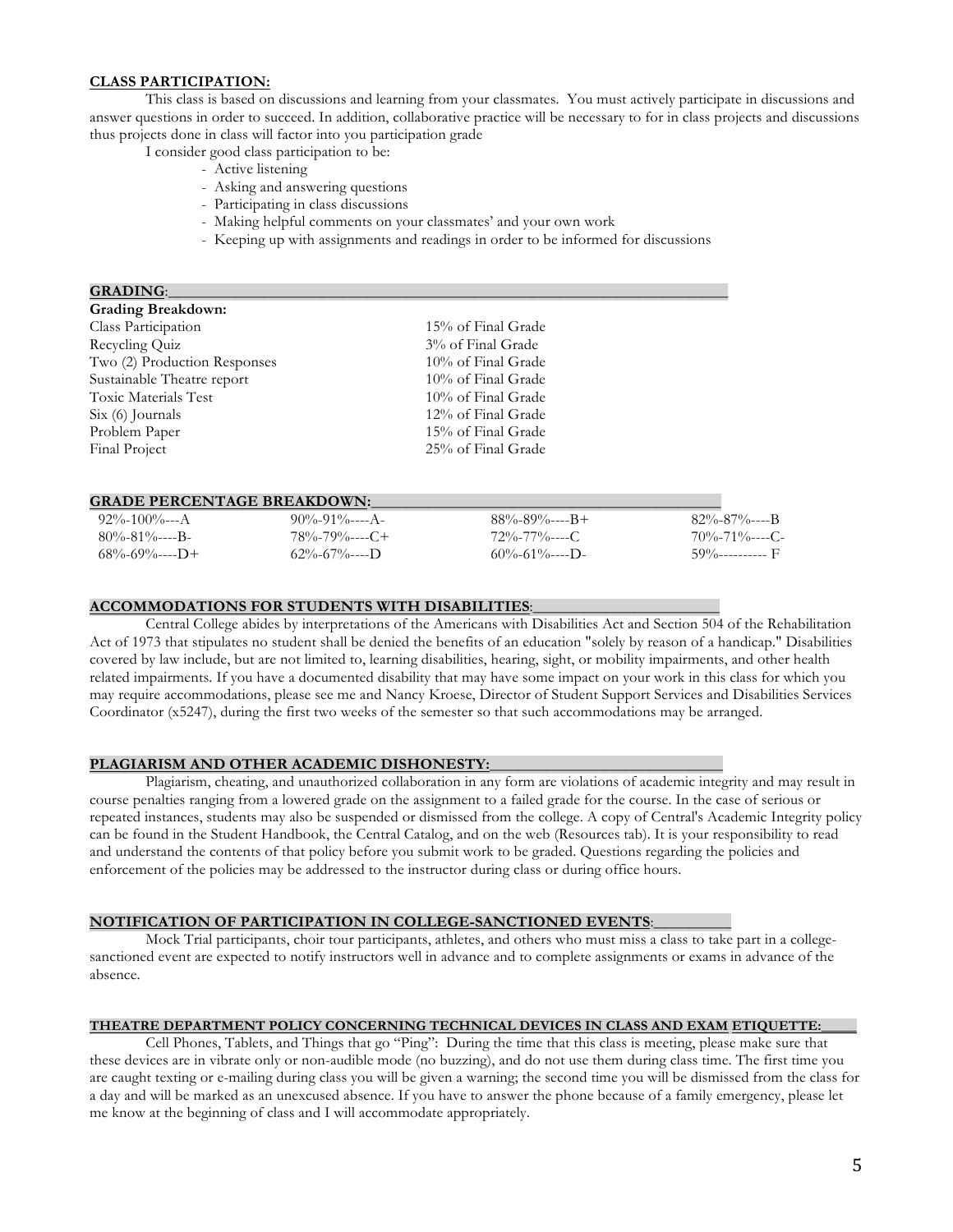If we are having class in the dark or on the move you are permitted to take notes on your phone or tablet but you must make me aware that you are doing this.

Unless you have hearing difficulty that requires you to have a "hearing-aid" – no "ear buds" headphones are to be used during class. You must get permission from me for their use during an exam. Cheating on any assignment will result in an F (no points) for that assignment and/or the class. The penalty for other forms of cheating or plagiarism is left to professor's discretion. Consult the Student Handbook for the Central College policy regarding academic dishonesty.

#### **A NOTE ON TECHNOLOGY AND THE ENVIRONMENT:**\_\_\_\_\_\_\_\_\_\_\_\_\_\_\_\_\_\_\_\_\_\_\_\_\_\_\_\_

All written work should be typed and submitted digitally either by email or on Blackboard. The Sustainable Theatre Research presentation, and the Final Group Project should be done as a slideshow presentation that can be submitted digitally along with any supporting documents.

All the supplemental information and handouts for this class will be given to you in digital format. This is to save on paper and do our part to help the environment. If you need any of these as a hard copy please let me know and I will provide them for you.

Please back up your homework in at least two (2) places and save regularly. "My computer crashed" will not be an excuse for any assignment being turned in late.

## **MATERIAL CONTENT:**

We will be subject to readings this semester that may include offensive language, adult themes, and political/religious views that may not be in line with your personal beliefs. Materials in this course are used for the purpose of research and learning. They were not chosen to offend or be "preachy" and do not necessarily reflect the views of myself or Central College. I ask that you keep an open mind when exploring these works of literature.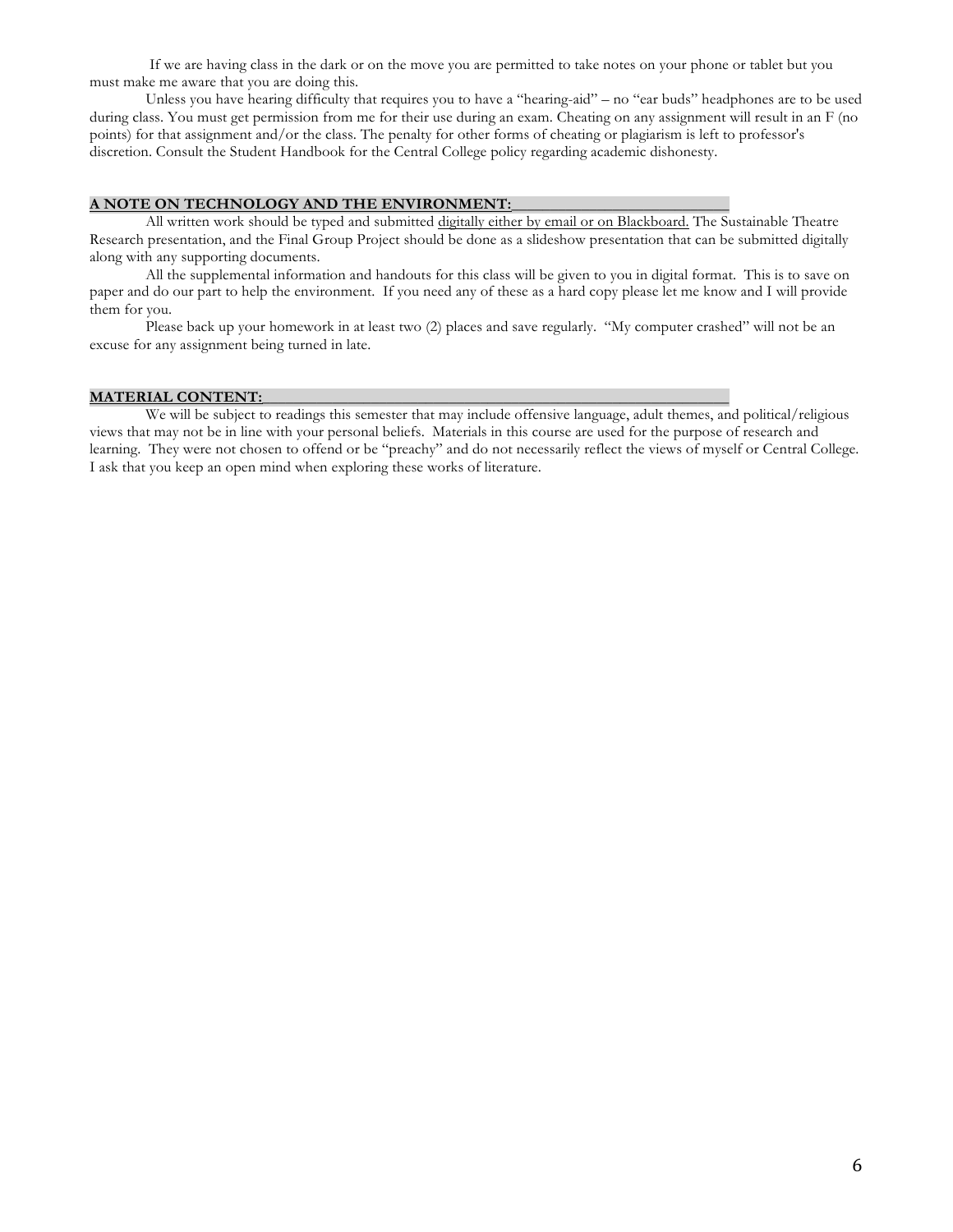# **CALENDAR:**\_\_\_\_\_\_\_\_\_\_\_\_\_\_\_\_\_\_\_\_\_\_\_\_\_\_\_\_\_\_\_\_\_\_\_\_\_\_\_\_\_\_\_\_\_\_\_\_\_\_\_\_\_\_\_\_\_\_\_\_\_\_\_\_\_\_\_\_\_\_\_\_\_\_\_\_\_\_\_\_\_\_\_\_\_\_

|                   | Standard weight text= Work In Class<br>Italic text= .Reading Due<br><b>Bold</b> Text= Assignment Due |                                                             |  |  |  |
|-------------------|------------------------------------------------------------------------------------------------------|-------------------------------------------------------------|--|--|--|
| <b>WEEK</b>       | TUESDAY                                                                                              | THURSDAY                                                    |  |  |  |
| $\mathbf{1}$      |                                                                                                      | Intro to course and syllabus discussion                     |  |  |  |
| Aug 27th          |                                                                                                      | Theatre Overview                                            |  |  |  |
|                   | • Fried & May Part 1 and pg 16-17<br>$\bullet$ On Eco Theatre                                        | •Upcycle Handout                                            |  |  |  |
| 2                 | Journal #1 Due                                                                                       | Theater Research Project Choice (7pm 9/2)                   |  |  |  |
| Sept. 1 & 3       | Intro To Sustainability                                                                              | Intro To Sustainability                                     |  |  |  |
|                   |                                                                                                      | • Fried & May pg 102                                        |  |  |  |
| 3                 | Global Sustainability                                                                                | Recycling and Trash                                         |  |  |  |
| Sept. 8 & 10      | Global Sustainability                                                                                | <b>RECYCLING TRIP</b>                                       |  |  |  |
|                   |                                                                                                      | • Fried & May pg 43-53                                      |  |  |  |
|                   | $\cdot$ Fried $\llap{\sim}$ May pg <b>21-22</b>                                                      |                                                             |  |  |  |
|                   | •Costing the Environment<br>• Carbon Offset Factsheet                                                | •Rossol Ch. 2, pg 54-56 and 61-62(graphs)                   |  |  |  |
| Sept. 15 & 17     | Recycling/ Carbon Emission/ Carbon offset                                                            | Journal #2 Due                                              |  |  |  |
|                   |                                                                                                      | Intro to Hazardous Materials                                |  |  |  |
|                   | <i>•Carbon Footprint Handout</i>                                                                     | $\bullet$ Fried & May Pg. 26-27                             |  |  |  |
| 5                 | $\bullet$ Julie's Bicycle Pg. 4-6 & 11-23                                                            | <b>Recycling Quiz Closes</b>                                |  |  |  |
| Sept. 22 & 24     | <b>Recycling Quiz Opens</b>                                                                          | <b>Ecological Design</b>                                    |  |  |  |
|                   | Theatre Hierarchy and Design                                                                         |                                                             |  |  |  |
| 6                 |                                                                                                      | • Fried and May pg. 39-41 $&$ 87-88                         |  |  |  |
| Sept. 29 & Oct. 1 | <b>Theatre Research Presentations</b>                                                                | Facilities                                                  |  |  |  |
|                   |                                                                                                      | ATTEND TE'A CONVOCATION @ 11am                              |  |  |  |
| 7                 | $\bullet$ Fried & May Pg 27-31<br>·Julie's Bicycle pg 32-36                                          | •Jones- Set Construction<br>$\bullet$ Rossol Ch. 28         |  |  |  |
| Oct. 6 & 8*       | Journal #3 Due                                                                                       | $\bullet$ Fried & May Pg 78-80                              |  |  |  |
|                   | Set Design                                                                                           | Set Construction                                            |  |  |  |
|                   | ·Rossol Pg. 205-207                                                                                  |                                                             |  |  |  |
| 8                 | • Fried & May Pg. 55-56, 64-66, 69-71, & 73                                                          | <b>FALL BREAK-NO CLASS</b>                                  |  |  |  |
| Oct. 13           | Production Response #1 Due                                                                           |                                                             |  |  |  |
|                   | Scenic Paint and Chemicals                                                                           |                                                             |  |  |  |
| 9                 | •Donyale Werle                                                                                       | •Fried and May 31-34<br>$\bullet$ Julie's Bicycle Pg. 37-40 |  |  |  |
| Oct. 20 & 22      | Problem Paper Focus Due                                                                              |                                                             |  |  |  |
|                   | <b>UPcycle Set Design</b>                                                                            | Costume Design/ UPcycle costume design                      |  |  |  |
| 10                | UPcycle costume design work on own                                                                   | •Fried and May pg. 58-64<br>•Natural Dyes Handout           |  |  |  |
| Oct. 27 & 29      | (I will be at AASHE Conference)                                                                      | <b>Problem Paper Questions Due</b>                          |  |  |  |
|                   |                                                                                                      | Costume Construction and Dyeing                             |  |  |  |
|                   | <b>UPcycle Costume Design Due</b>                                                                    | ·Jones-Lighting<br>• Julie's Bicycle pg 24-28               |  |  |  |
| 11                | • Fried and May pg. 35-36 & 81-82                                                                    | • Fried and May pg. 34-35& 77-78                            |  |  |  |
| Nov 3 & 5         | <i>•Rossol Make up Handout</i>                                                                       | Journal #4 Due                                              |  |  |  |
|                   | Make-Up                                                                                              | Lighting and Special Effects                                |  |  |  |
|                   |                                                                                                      | • Fried and May pg. 19-20 • Julie's Bicycle 7-10 & 41-42    |  |  |  |
|                   |                                                                                                      | <b>Hazardous Materials Test Closes</b>                      |  |  |  |
| 12                | •Towards a More Sustainable Theatre •Julie's Bicycle pg. 29-31                                       | Artistic Management and Actors                              |  |  |  |
| Nov 10 & 12       | Problem Paper Sources Due AND Test Opens                                                             | ATTEND CONVOCATION @ 11am and                               |  |  |  |
|                   | Lights and Sound                                                                                     | THEATRE OF PUBLIC POLICY SHOW @                             |  |  |  |
|                   |                                                                                                      | $7:30$ pm                                                   |  |  |  |
|                   |                                                                                                      | • Fried and May pg. 22-26 $\Leftrightarrow$ 36-39           |  |  |  |
| 13                | • Fried and May pg. 20-21, 97-98 AND 99-101                                                          | Journal #5 Due                                              |  |  |  |
| Nov 17 & 19*      | <b>Business Management</b>                                                                           | Marketing, House and Concessions                            |  |  |  |
|                   | Problem Paper Draft Due                                                                              |                                                             |  |  |  |
| 14                | ·History of Eco Drama                                                                                | THANKSGIVING- NO CLASS                                      |  |  |  |
| Nov. $24th$       | Eco Drama and Change                                                                                 |                                                             |  |  |  |
|                   | Production Response #2 Due                                                                           |                                                             |  |  |  |
| 15                | Bring Drafts of paper to class                                                                       | In class group work                                         |  |  |  |
| Dec. 1 & 3        | In class group work/Peer-Review                                                                      |                                                             |  |  |  |
| 16                | Last Day for Extra Credit                                                                            | Journal #6 Due                                              |  |  |  |
| Dec. 8 & 10       | In class group work                                                                                  | In class group work                                         |  |  |  |
| <b>FINAL</b>      |                                                                                                      | DUE: Final Project Presentation & Problem                   |  |  |  |
| Dec 16th at 1pm   |                                                                                                      | Paper                                                       |  |  |  |
|                   |                                                                                                      | Final Project Discussion                                    |  |  |  |